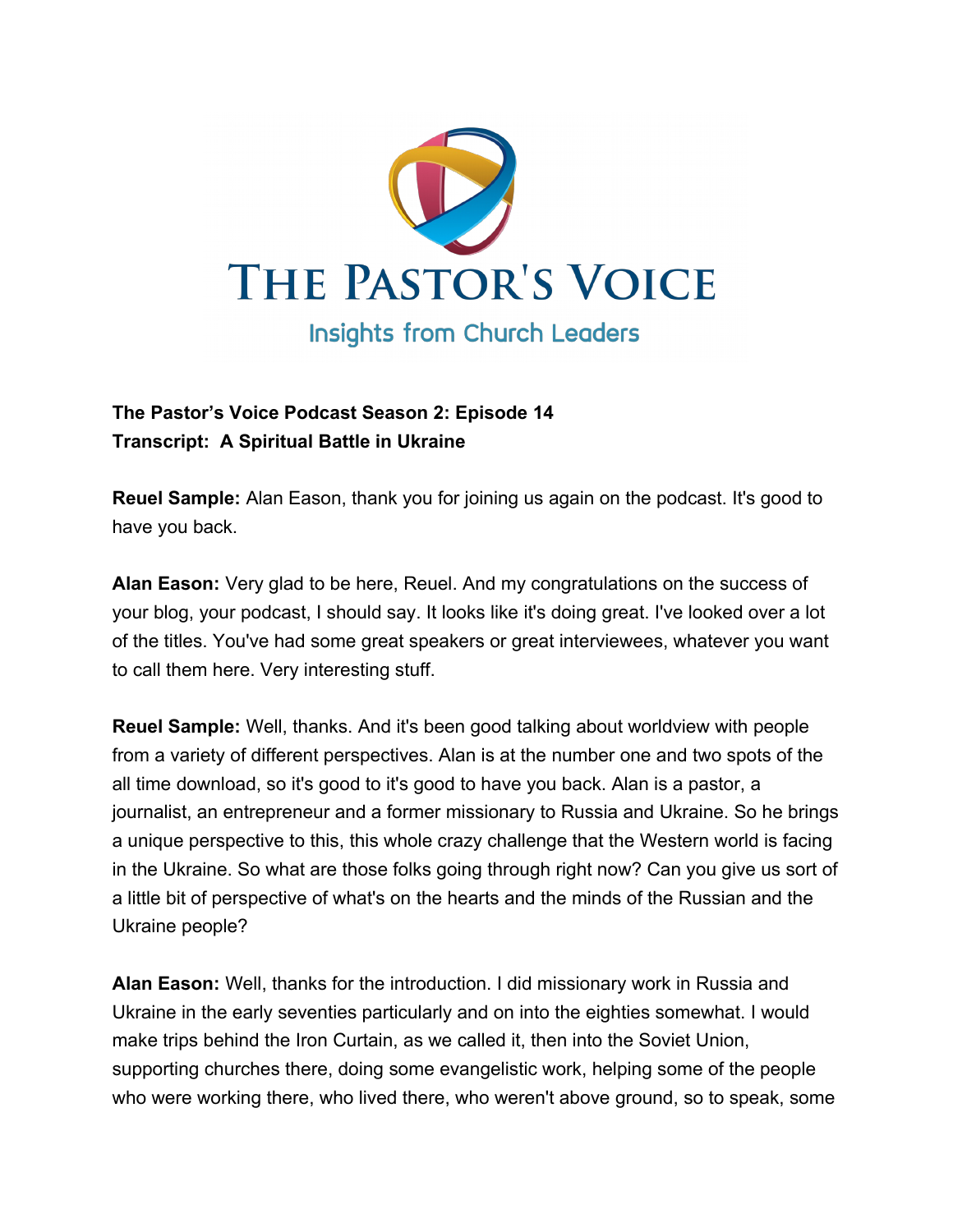underground people and helping them to build the kingdom of God there as best I could. And I had to go as a tourist at that time because we were considered as missionaries. We weren't let in. We told them we were tourists. But anyway, I started the first time I was ever in in Ukraine was in 1972, and especially spent a good deal of time in Lviv, which at that time they called it Lvov, because everyone was forced to pretty much use Russian words for everything, and the Ukrainian language was not really accepted by the USSR. They were trying to kind of make everybody Russian and now it's Lviv. Back then it was Kiev, now it's Kiev which is Ukrainian. And anyway, had a wonderful, wonderful time in Lviv and great experiences there. Also met Ukrainian people all through Ukraine, got arrested by the KGB in Ukraine, had a lot of experience with with different kinds of people and Kharkiv and that area as well. And then went on and we did work up in Russia.

**Reuel Sample:** So you're on Putin's list to begin with?

**Alan Eason:** I may have been, uh, I don't know. I think he's about four years younger or three years younger than me, which kind of dates me for sure. But to your point and to your question, from what I know and I have been in some contact with, I have a few Russian friends I've even heard from one since the invasion started. And they're really conflicted because parts of their family are pro-Putin and parts of their family are very much against this war and they don't know what to do. I'm sure they're having a hard time in Ukraine. I haven't heard directly from anybody since the invasion began. I have heard indirectly through a number of ministries about how they're mostly just trying to help take care of people. But I'll go back about six years to 2015, 2014, when the Russians first came in and annexed Crimea. You may remember that. And then that was when all this stuff started in eastern Ukraine with the so called separatists there, although most people are very convinced that those were actually Russian army units coming in, they claim to be just people that wanted independence for Eastern Ukraine, whatever. But I was in pretty good contact with several people in some churches there that the churches that I've been with were in fellowship with and close fellowship with. And one of the amazing things about it was even then, in fact, one of the largest churches was in Donetsk and in that area, which is in the so called Donbass, which basically just means the River Don region, which is part of that separatist area that Putin's always saying wants to be Russian.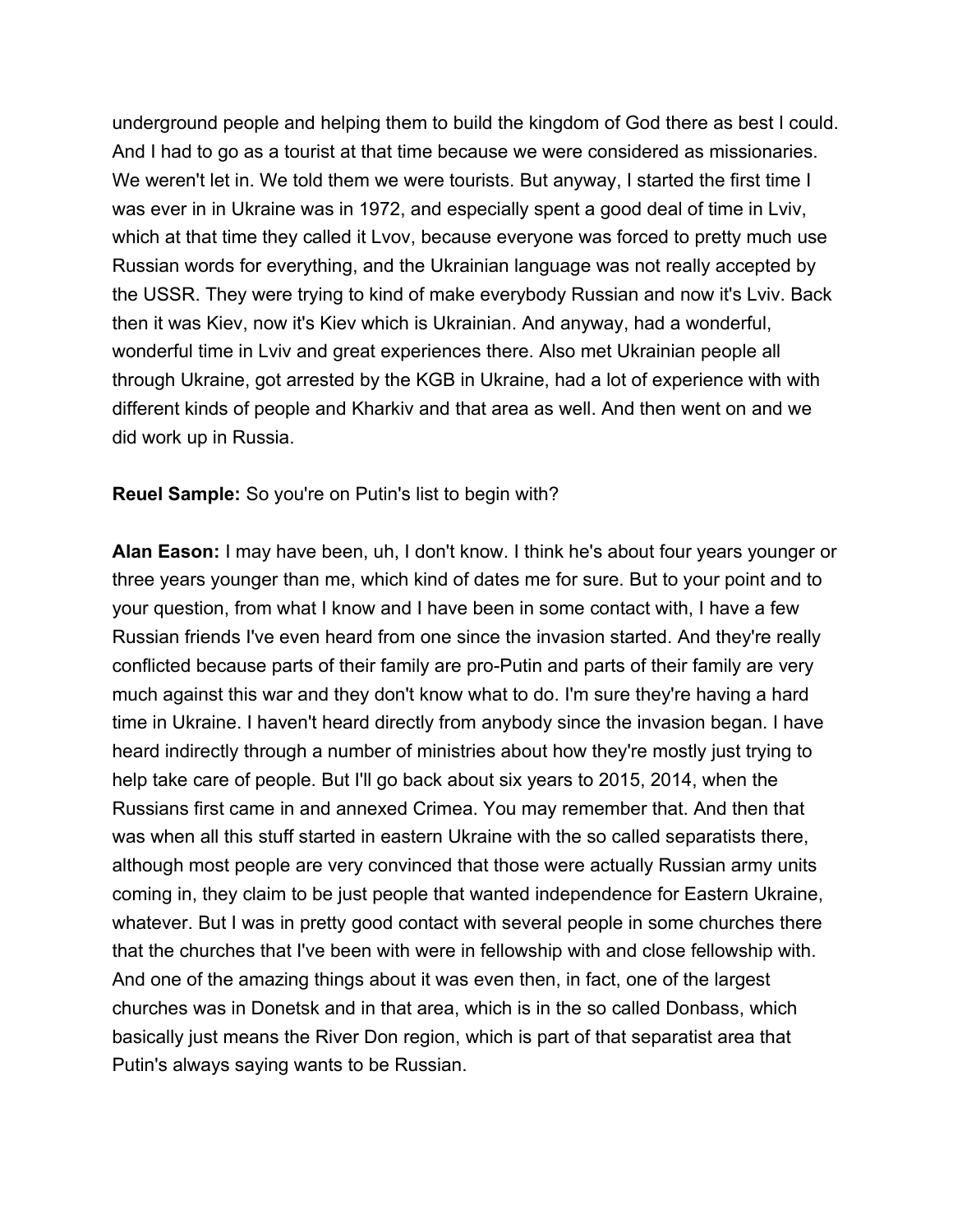**Alan Eason:** The amazing thing is that a lot of those people that I was hearing from in that church there were in such close contact with other churches in Russia. I mean, they were they were Ukrainian, but they were in close contact with a lot of their brothers and sisters in Russia. And these were, I guess you could call them non-denominational restoration type churches, as we call them, which were very simple organizationally. They weren't like the Ukrainian Orthodox or Russian Orthodox Church or anything. They were much more evangelical style, but they were praying for each other and the Russian churches were actually sending money to help the people in the Donetsk area because they they were under a lot of stress and they had a lot of refugees moving around even there. And I mean, they were just like churches are supposed to be, you know, you read about in the New Testament, doesn't matter where you are. They help each other whether they're in the New Testament was was the gentile churches rose up the ones in Greece particularly and sent money to the Jewish churches that were under persecution in Jerusalem. You know, and it's amazing. So that that's part of the subtext of all of this is I think people who are really close to Christ in this kind of a situation, they really care about each other.

**Alan Eason:** They care about their enemies. You know, a lot of these Russian kids and I call them kids, boys, 19, 20, 21, 22 in the Russian army that are coming down there and they're being thrown into this this slaughter by their their leaders. And they're getting there. And they're saying, wait a minute. What? These are our cousins. You know, a lot of Ukrainians and Russians, especially in that part of Europe, are mixed. They have a Ukrainian father or Ukrainian grandfather, a Russian grandmother, a Russian grandfather. They would go visit each other. They would vacation in each other's places. A lot of them would come to Ukraine because they would go to Odessa and places on the Black Sea. I mean, they're they're like cousins and here they are. Fighting against each other like this. And so a lot of the Russian army people are just they're torn up and a lot of them are deserting and all that kind of stuff. And it's it's horrible. It's really horrible. And all I can say and what I had a little bit more of my knowledge about what's going on in Ukraine lately. That I think is a spiritual under-layer to all of this. Ukraine particularly, Russia to some degree, but Ukraine particularly after the collapse of the Soviet Union, just had a tremendous Christian revival. Tremendous.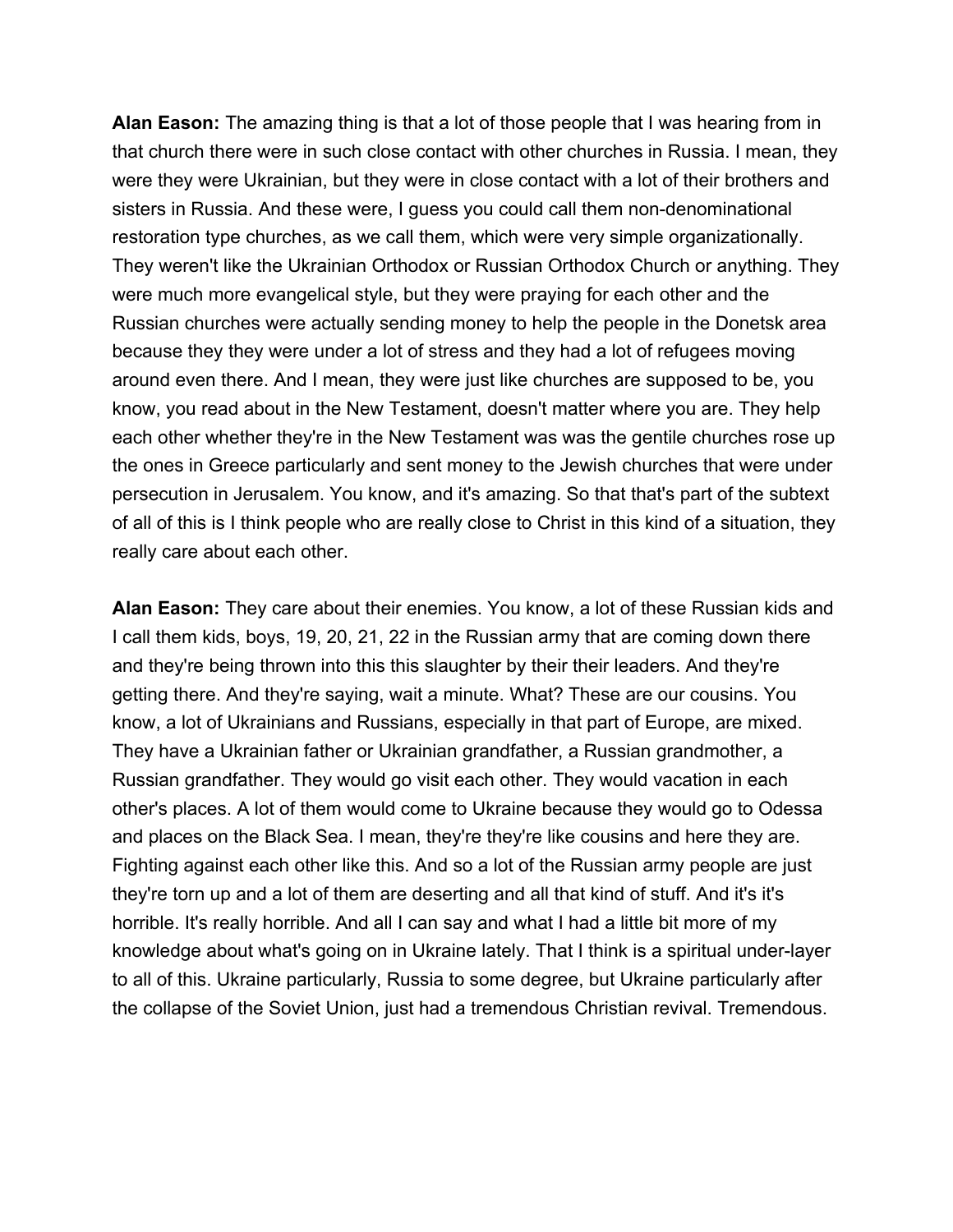**Reuel Sample:** I was going to ask you I was going to ask you about what the state of the Christian church in Ukraine is. And you're saying that since the wall came down and the collapse of the Soviet Union, it's it's grown.

**Alan Eason:** Oh, yeah. I mean, when I was there, it was and I'm talking about the evangelical church right now. I don't know that much about the Ukrainian Orthodox Church, which, by the way, did officially separate from the Russian Orthodox Church a few years ago. And that's a whole other discussion. But I'm talking about the evangelical church. It was very small and very persecuted when we spent those days in Lviv. We attended basically the only registered non-Orthodox non-Catholic church in Lviv, which is a pretty good sized city. And we had a tremendous reception there. They would always ask us to preach, although it had to be bringing greetings because you weren't allowed to preach if you were a Westerner. So but you were allowed to bring greetings from churches in the West. So they would say, we bring greetings and we would say, Well, how long should we speak for? And they say, Oh, about an hour.

**Reuel Sample:** Christians are such we're such a subversive people, you know.

**Alan Eason:** Oh, we're radicals. We're the real, we're the true underground. And speaking of that, there were some underground churches there, too, which we had a little bit of contact with. But anyway, back to my point that I'm saying about the revival, you know, that little church which well, I say little, they had maybe 2000 people that would come. And when we would speak, they would fill the building, which would hold about maybe 500, and they'd have another 500 out in the courtyard, in the pouring rain, listening to us. And they wanted us to come and speak every night. It was amazing. That was back in 72, 73, and and again to some degree in 75 when I went there. But another thing that happened was. The people there would continually beg us to just do more, do more, do more, spread the gospel, spread the gospel. And so that was the atmosphere under communism in the early seventies. And then come to find out Franklin Graham was there and did a Hope festival in 2015. And he had, I believe, 90,000 people in 2007 was his first one. We had 90,000 people come to it in. Levine Wow, 90,000. And then there's a YouTube video that you and maybe some of your listeners would like to look up. It's when Franklin Graham went back at 2015, the Festival of Hope and Revive. They had they filled the the soccer stadium. They filled it.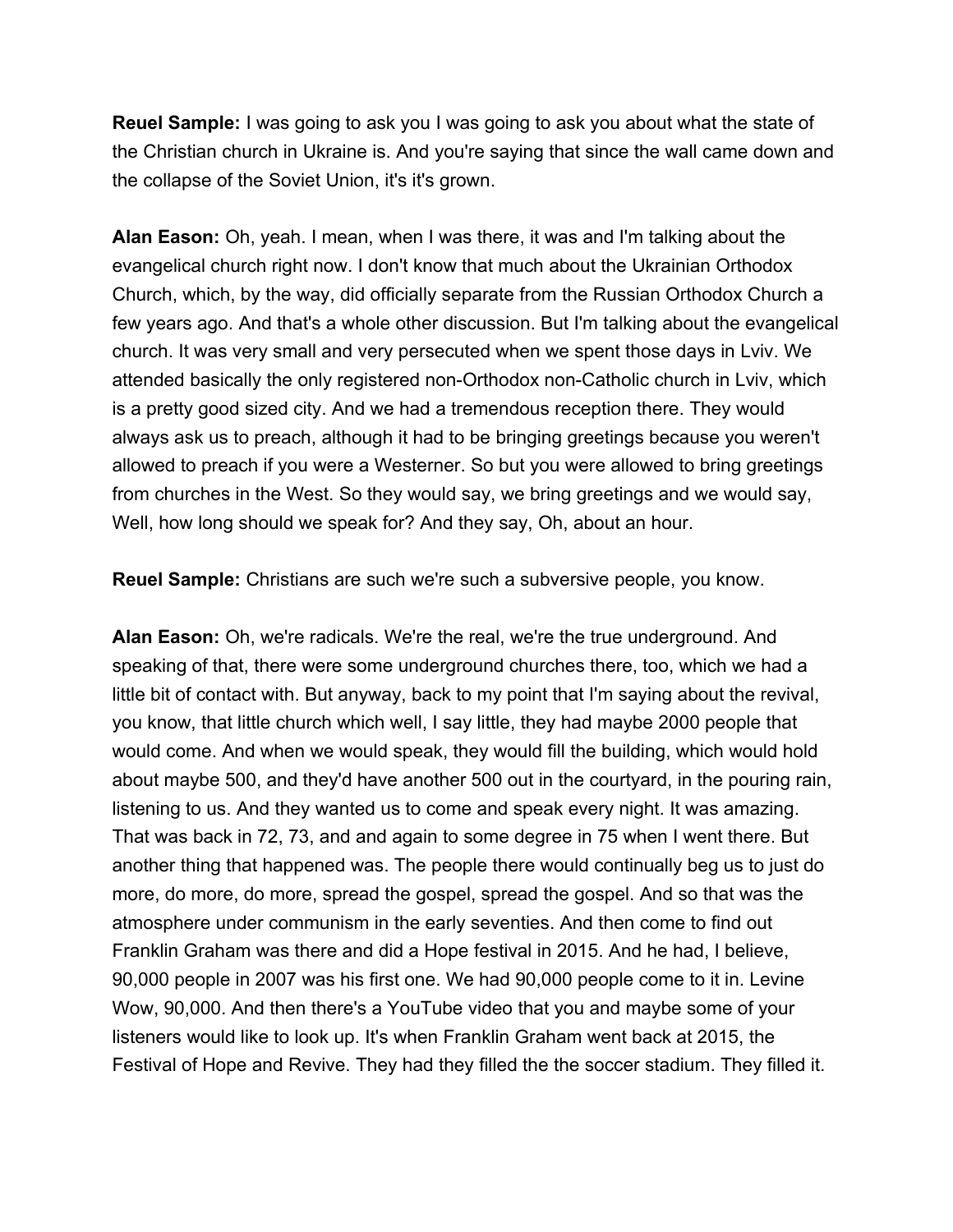It was like 70, 70 or 80,000 people. And they had Michael W Smith leading them and singing with a Ukrainian choir of 2800 people.

**Alan Eason:** And it is heavenly to go and listen to that video. You listen to it ten times. It's fantastic. Of course, I like Michael W Smith anyway, but you know how he leads worship, service and and and I was just sitting there with tears streaming down my face, watching that thinking man from way back in 1972 to thi. And there were a lot of missionaries doing what I was doing, which was kind of going in as tourists and working with churches and doing evangelism, bringing in Bibles, usually not so well, easily found at the border, you know, things like that. But God's really done a great work. And then I worked with Eastern European Mission a little bit out of Vienna when I was there, and Eastern European Mission was asked by the nation of Ukraine in 2008 to provide Bibles for children because they were going to put them get this in the public schools.

**Reuel Sample:** Oh, no.

**Alan Eason:** Oh, yeah. And they had decided that they were going to have a offer. Christian ethics and all the grades from kindergarten through high school is an elected with the Bible is a text but they didn't have Bibles. So Eastern European mission started having million dollar Sundays and raised money to print and develop a children's Bible, an illustrated children's Bible in the Ukrainian language. And by 2017, they had Bibles get this in 50% of all the public schools in Ukraine. And then as of last year, it was 70% of all the public schools in Ukraine.

**Reuel Sample:** So listen up, Christian educators and all those folks here in this country while we're busy eradicating God from every single aspect of public life the Ukrainian government spent, it had to be millions of dollars.

**Alan Eason:** No! We donated them! Americans, Americans raised the money, printed the Bibles, and sent them actually had them printed in Ukraine, but raised the money.

**Reuel Sample:** For it and put them in the public schools. And because the public school, the government of Ukraine was saying, we're going to do this, we're going to do this right, we're going to put it in the public schools and teach our kids Christian ethics.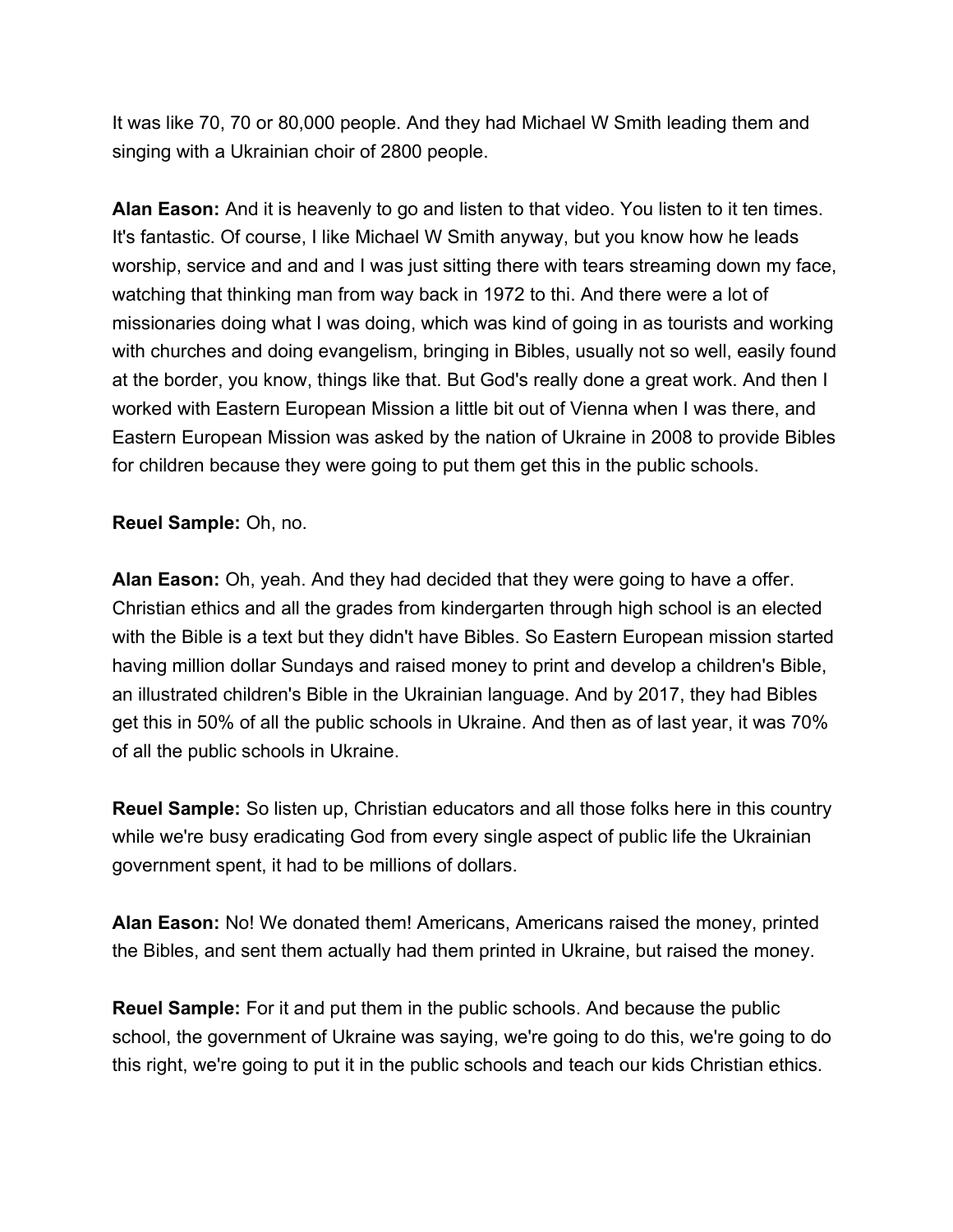**Alan Eason:** Because they had seen what the Bible and Christian ethics did for their youth. And they wanted that. They had had decades of no Bible, no God, and seen what that did to their youth. And they wanted the alternative.

**Reuel Sample:** At a time when places like Canada and India are putting in No Conversion Laws, the Ukraine is busy trying to teach a Christian ethic, a Christian worldview to its children.

**Alan Eason:** Absolutely. And to some degree, that went on in Russia, too, although the Russian Orthodox Church and I'm not trying to put them down, but they're very Russian culture, religion centric, and they believe that the Orthodox Church is the guardian of the Russian culture. And they started turning kind of against the Western influence and their missionaries coming in, guys like me who are from evangelical backgrounds already in the end of the nineties there was kind of an open door for about four or five years. I had a number of friends that went in to live in Moscow and places like that, but they started having trouble from the FSB, which was the successor to the KGB. Already by about 98, 99, 2000. And so they kind of quashed some of that. I think, although there's still a lot of churches that in our fellowship in Russia, there were quite a few that were started and still doing well. But in Ukraine, there you've got this this openness to all that.

**Alan Eason:** And get this, you know, when when the Maidan revolution took place in 2014 and they kicked out Yanukovych, who was a Moscow, you know, a puppet, basically, and that was when they had the big revolution there. It's kind of violent. Almost a hundred people were killed during that, those big things they had in the square there. But then after that, that was when they really started getting more pro-Western type leaders. Well, the first person they put in is acting president was Alexander Turchinov. And guess what? He was was a Baptist minister. So this big change that Ukraine made in 2014, 2015, was had a lot to do with with a lot of Christian movement going undercurrents going on in Ukraine.

**Alan Eason:** And there's still a lot of that there. So bring that to the present. I don't really know what's happening with everybody there. I wish I knew more in some ways. I know I've got good friends in Poland and other places that are taking in a lot of refugees and talking to a lot of these people. But I haven't gotten any details right now. I think it's all just pray, pray, pray, pray and help take care of these people, especially the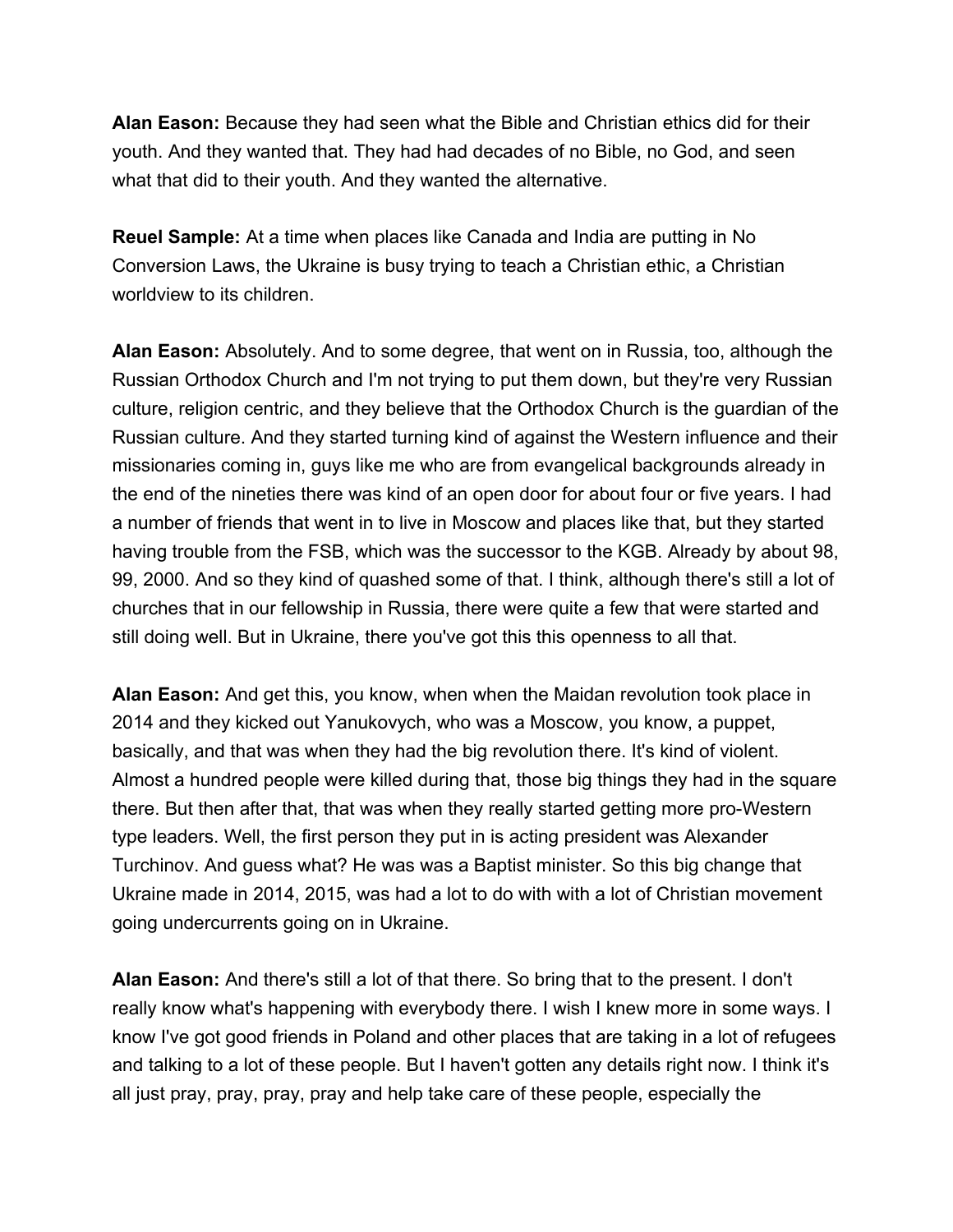displaced ones. But you can't help but believe that even though this is a time of great trial for the Ukrainians, it's also a time of great trial after a great expansion. And the number of people who really hold to the Bible, who raise their kids with the Bible and are doing their best to follow Christ. I'm not saying everybody I'm not saying there aren't people like that in the Orthodox churches. Of course there are. There are a lot of them, too. But I'm talking about people who just walk after the master, Jesus Christ. There are a lot of those people in Ukraine. And so with all this going on. You know, the Bible is very clear. We come under trial and we talked about this in the first podcast I did with you. We come under trial and persecution in order to solidify our faith. And it's like putting us, as Peter said, into the furnace to burn off the dross. Who knows what's coming next? But there could be a huge. Evangelism Explosion coming out of Ukraine after this is over, I'm hoping and praying that's the case. Of course I'll pray for them. Go ahead. Go ahead.

**Reuel Sample:** I'm hoping and praying for a huge evangelism explosion to happen in this country.

**Alan Eason:** Amen! You know, and I don't know if it means Canada has to invade us first. I'm only being half way facetious. No, but.

**Reuel Sample:** Canada. Canada would invade and then they would apologize for it. I'm going to pivot a little bit. You're a journalist. You have a journalism degree from Georgetown, which is not really a second rate school.

**Alan Eason:** Yeah. Bill Clinton went there.

**Reuel Sample:** Are we getting an accurate picture? You think of what's going on?

**Alan Eason:** It depends on where you get it from. I think and this is my take and I'm at odds with some of my more conservative political friends who feel like Putin may not be so bad and that the new world order stuff and all that. I personally believe that we're getting a pretty straight story on most of what's taking place. I don't just depend on the news media. And in fact, my number one go to media is BBC. And they're they're doing a real good job of coverage. Surprisingly, even CNN is doing a pretty good job. They're usually pretty good in war situations. And I think they're not doing a bad job. I think that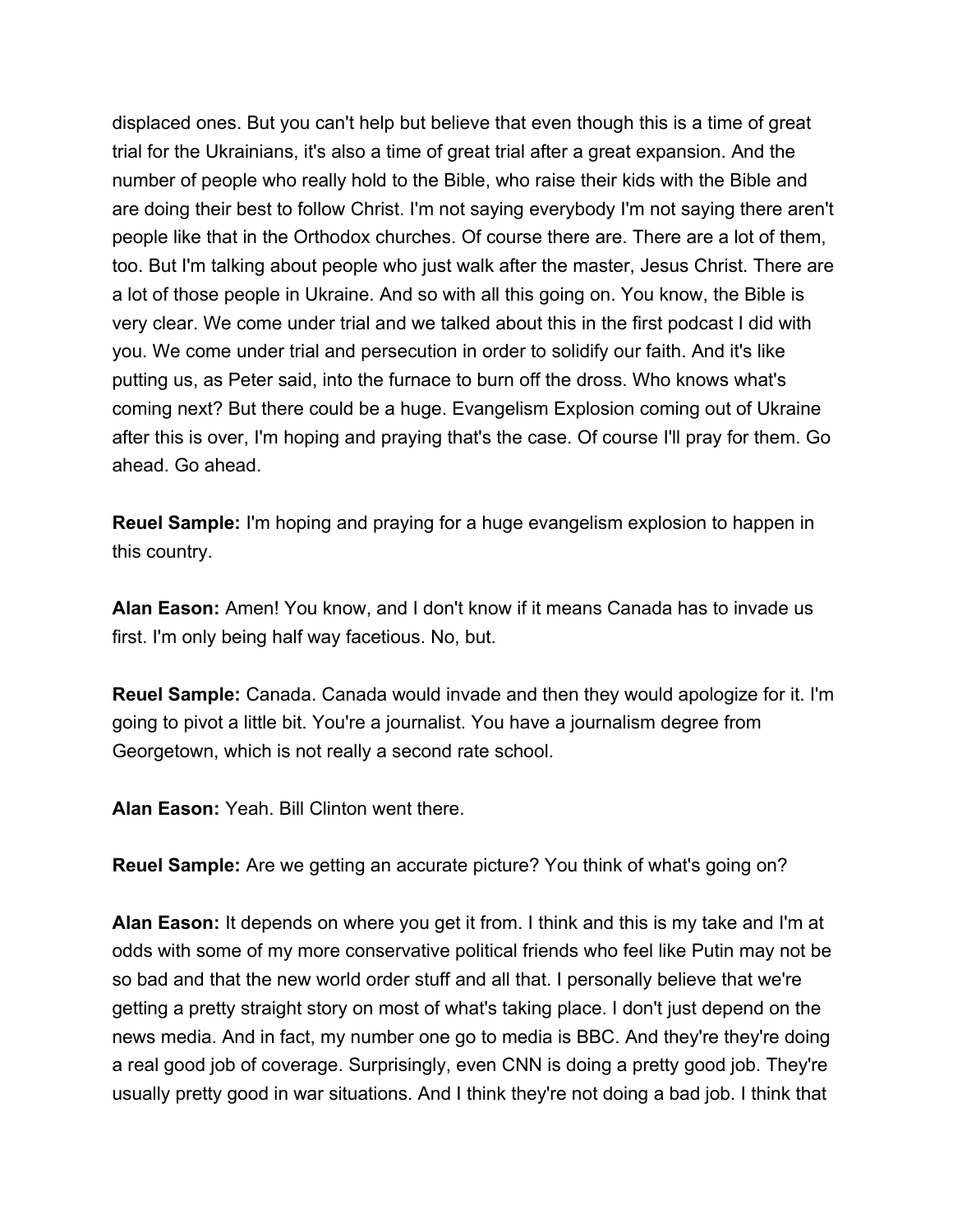one of the things that may be overblown sometimes is emphasis on America and the West providing arms, which I'm in favor of. They're trying to fight and defend their country, but they talk about that so much. And then they talk about the refugees, of course, and that that's the kind of story that news media people just gravitate to, because you see the babies, you see the children. It's horrible what they're going through. And then the suffering and the hospitals in Ukraine that get bombed and things like that, it's horrible. But as far as these undercurrents about other things that have to do with besides the Ukrainians, incredible bravery, which it is incredible. And that part I know is the truth, because I was around those people enough to know. They are very patriotic and they're also very much willing to suffer because they suffered for generations under Stalin and others. They're willing to suffer for what's good because they've had a taste of something a lot better than what they had had under the Soviet system. So I have no doubt they're willing to fight that hard.

**Reuel Sample:** I can't help but think that that if this invasion had been over in the two or three days that President Putin had thought it would take, we'd be saying something completely different right now.

**Alan Eason:** Media you mean.

**Reuel Sample:** Our media, our politicians, even to some effect, our churches would be saying a completely different tune. But this resistance by the Ukrainians, which I have to believe is is is a spiritual battle as well as a physical one.

**Alan Eason:** Oh, absolutely.

**Reuel Sample:** That these people these people lived under Soviet rule. They don't want to go back.

**Alan Eason:** I don't. And it's not just economic. It is it has to do with spiritual. It has to do with the things that our country was in many ways founded upon. And that's the love of freedom and of liberty, the freedom to worship, as you will, to speak, as you will, you know, to develop your own life and your family's life without without being channeled into these I call them cattle cattle chutes, you know, like at a rodeo or something like that. Those are spiritual principles as well. Just as our founders always appealed to God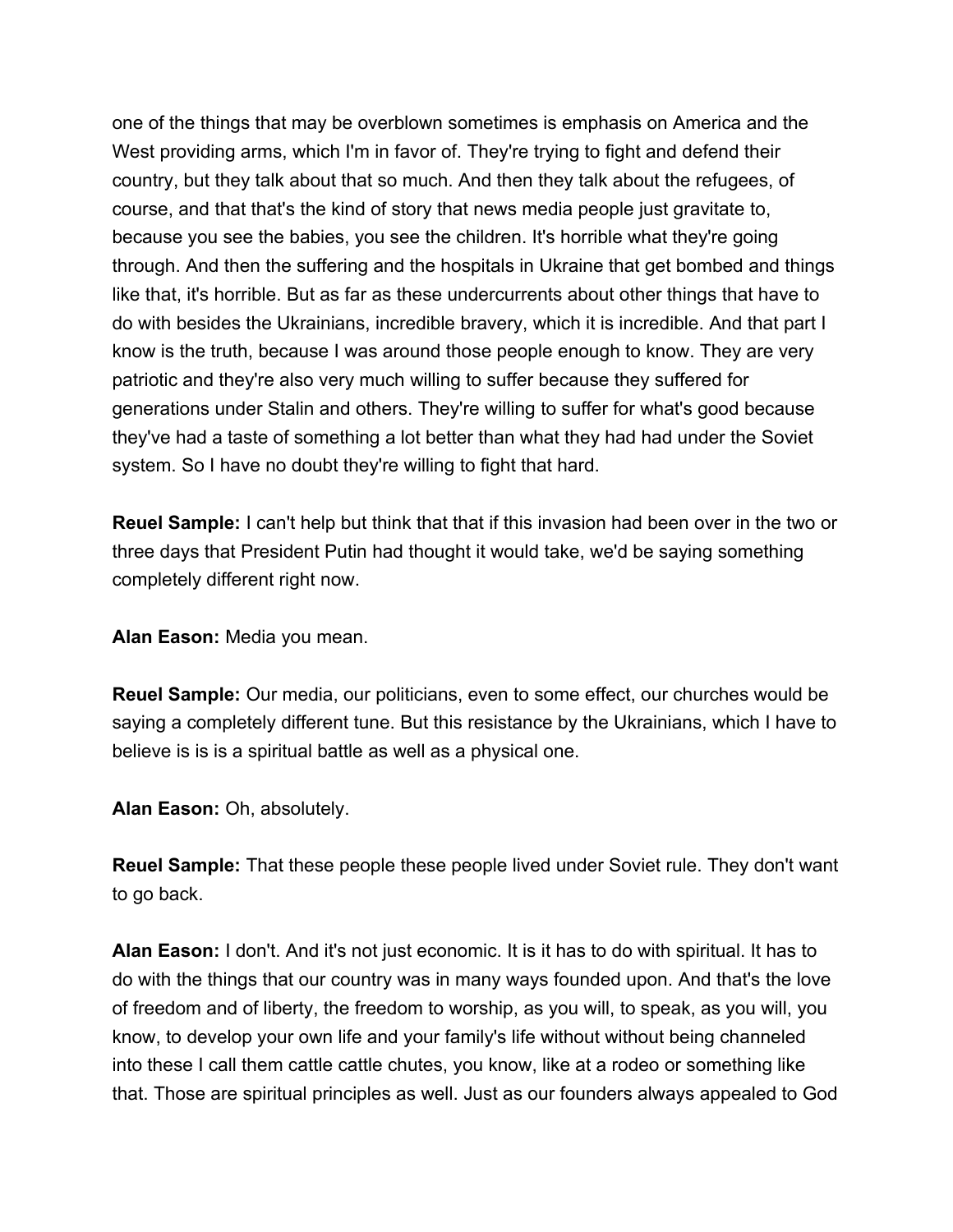and the providence, and they prayed in the American Constitutional Convention in Philadelphia. And that was Benjamin Franklin suggestion. Believe it or not, you know.

**Reuel Sample:** Ben Franklin was a complicated character.

**Alan Eason:** Yeah, we mentioned that last time. But it shows you that when people are under great duress in their lives are at stake, they often turn to God. And I think that's a lot of the story here. I even think it's part of the story in Russia. Russia is going through upheaval right now. It's not just the economic sanctions. That's part of it. If your Visa card doesn't work anymore and all that kind of stuff and your money's plummeting in value. Sure, that's a big problem. But a lot of those people are just torn up and conflicted about what their country is doing, and they don't have any way to express it or do anything about it.

**Reuel Sample:** Which is an interesting point, because here in this country, we say that the rights that we have of freedom of speech, freedom of religion, freedom to bear arms, so and so forth, are God given they're not given to us by the government. They're given to us because of our Creator. In Russia, those rights are very clearly given to the people from the government. And so we're seeing this really this clash of worldviews in Russia of people saying, hey, I'm I'm I'm speaking out against this. And the Russian government coming in and shutting down Facebook, shutting down Twitter, arresting people who have different points of views, shutting down alternative media sources. It's an interesting clash of worldviews.

**Alan Eason:** It is. But something very interesting is going on in Russia. Whereas previously, if the government had swung in a direction like that, like it did when it invaded Afghanistan, there would be some protests and there would be some people who would disagree, but not that many. There are a lot more now, and these people are much more aware. And I think the Internet and the availability of knowledge and information for all these years and the relative freedom in Russia since 1991 has bred an entire generation of people who I'm not going to say they're pro-Western because most of them are still very patriotic to Russia, but they have been exposed to this kind of worldview like you're talking about. And I'm not saying our American world views all Christians. It's not, but it has still a lot of very strong Christian and spiritual elements in it that founded our republic. And we know that. And they've been exposed to that same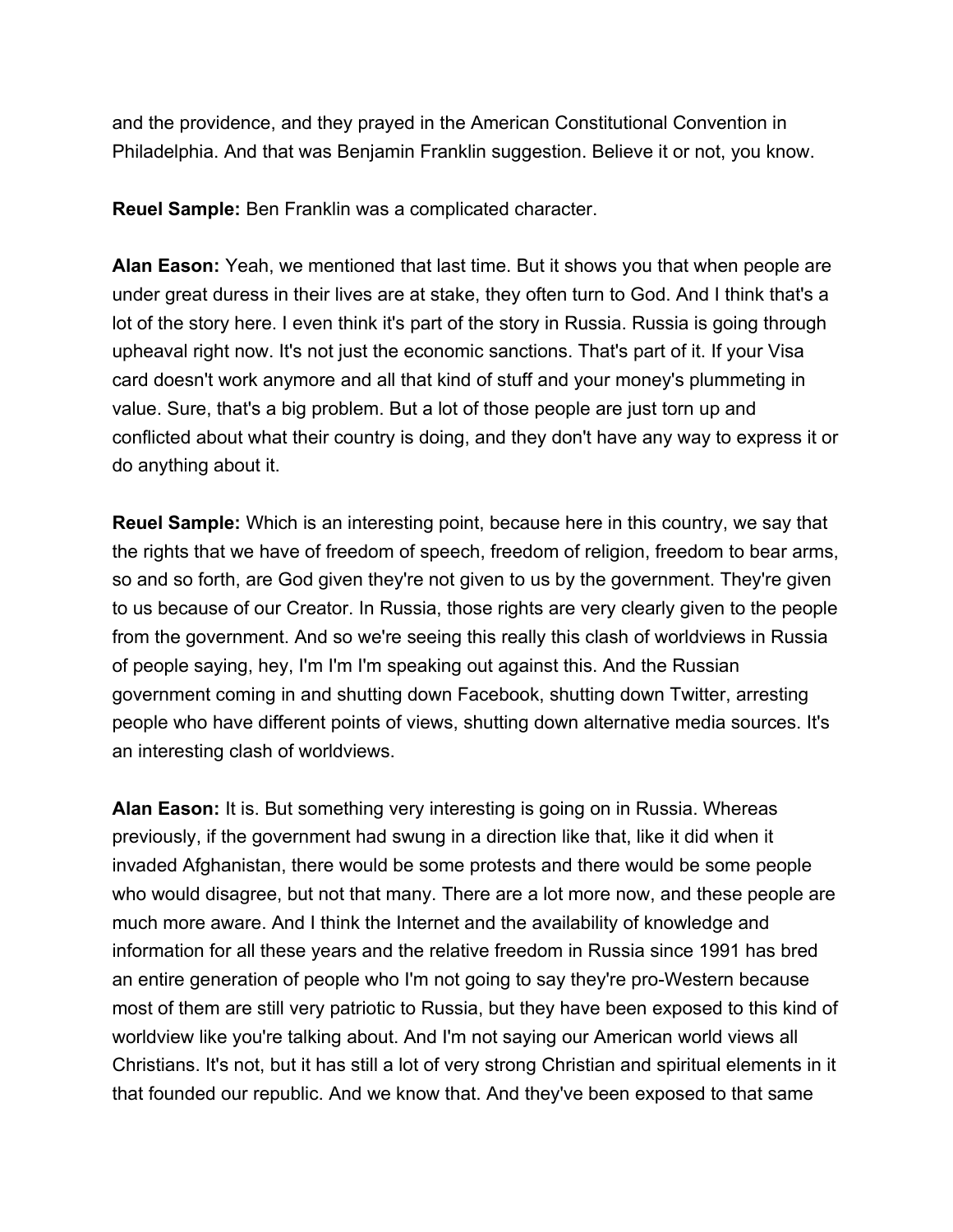kind of thinking. And I think there are a lot of those people who are. They're not going to be quiet. So who knows what's going to happen there? Pray for that. Pray for that nation, too.

**Reuel Sample:** Yeah. Oh, yeah. And that kind of leads us to where I like to spend some time in closing off our time together. Is that conflicts of this nature will always challenge our Christian worldview. I mean, war and and conflict like this is always a huge, huge challenge to to our Christian worldview. In your opinion, what are the faithful ways that Christians can respond to this particular situation?

**Alan Eason:** Well, I'll go all the way back to the Apostle Paul. You know, and you had churches, as I mentioned, that were on different sides of different equations, like the Jewish churches and the Gentile churches. And then you had Greece and you had Rome. You had Asia minor. You had Judea in that area and all the different places. And they were different people. They they spoke different languages, the churches. Yet the churches were united. They went through their own struggles, such as when they began converting Gentiles. And some of the Jewish Christians couldn't understand that. And you know all that story in the New Testament. But then when it came down to Paul and especially the things he would write in the letters and Peter as well, you know, not just Paul, who is more for Gentiles than Peter, who was more with the Jewish Christians. They all said they all put prayer at the top of the list and prayer for the household of God, prayer for the one body of Christ, and it is one body. Paul said that very specifically in Philippians and. So prayer and then where you can give you know he took he took a gift from the gentile churches in Greece, a monetary gift to the churches in Jerusalem, because they had a huge famine going on, too, wasn't just persecution. It was also a famine at that time. They gave they took care of each other. And those would be the top two things right now that I can think of. But prayer above all. Pray, pray, pray, pray for the churches in Ukraine, for the churches in Russia, for everywhere, for Western Europe. Western Europe is going through a wake up right now, you know, and a lot of those people are scared. Uh, if there was a war, what would happen to them? Hopefully many people are turning to God.

**Reuel Sample:** I would add to that that our prayers should be for our leaders here in this country so that they make wise decisions and that they that they may be following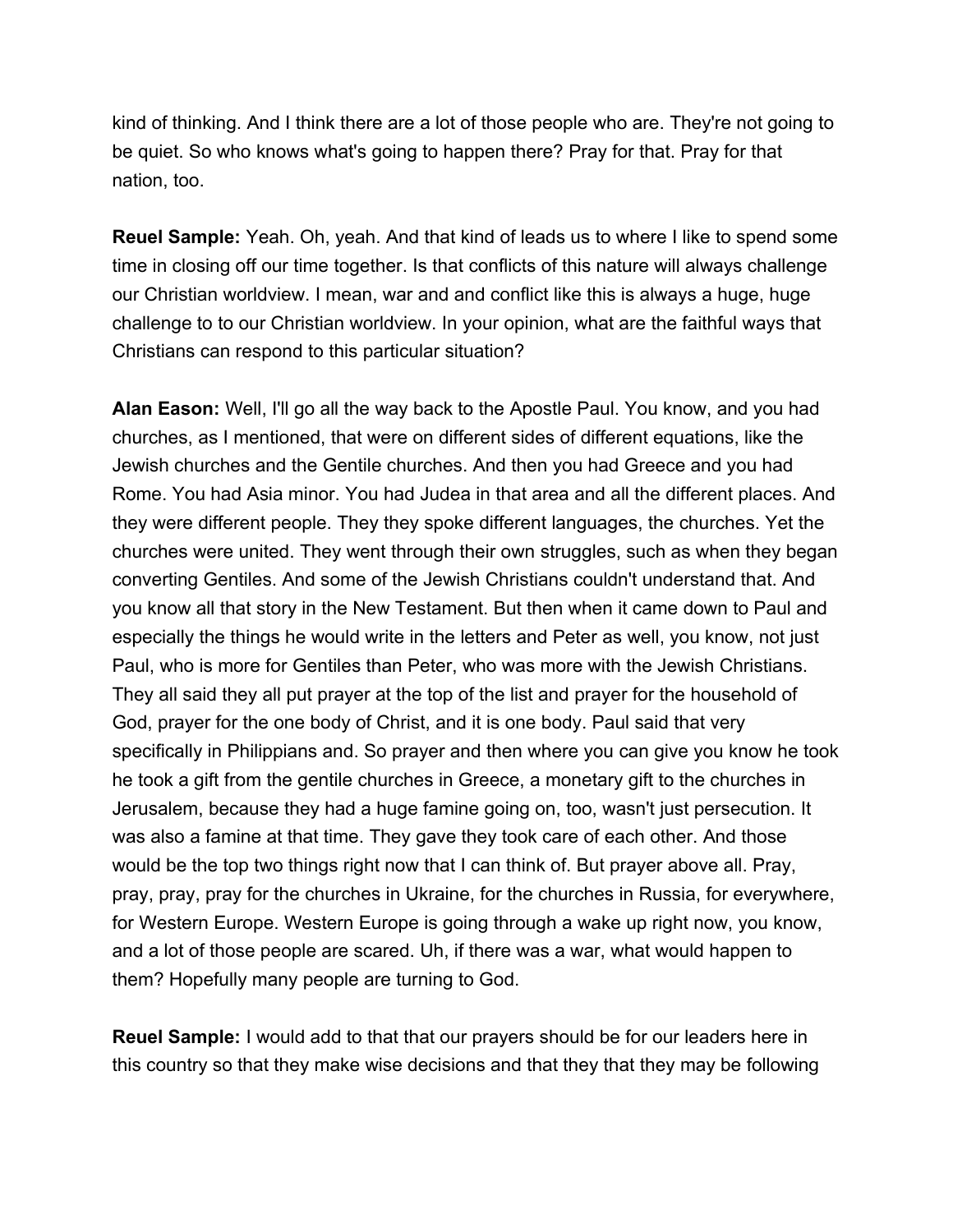Jesus. And I would say that it is not improper or probably even very needed that we pray for President Putin, that because obviously he is not he is not a Christian.

**Alan Eason:** He believes he is in the Orthodox Church, but he's sort of a cultural Christian.

**Reuel Sample:** He's a cultural Christian. So what we need to be doing is praying for a revival so that he actually understands who the real Jesus is.

**Alan Eason:** That's right. That's right. And speaking about our country here, praying for our own leadership. You know, when I was there, even in the seventies, even when it was very communist and very atheist, at least officially atheist, so many people would tell me, they would say, well, America is a Christian country, and you could just hear in their voice, even if they were pure atheist. So a lot of these young people, young students we were meeting and talking to and teaching them about Christ, we'd meet them on the streets, we'd meet them on the beach, we'd meet them everywhere. And we always got in a great conversation and it was with a certain amount of wistfulness. They still, even though they had been raised in atheism and under dialectical materialism and the things that they taught there from Marx and others, Lenin and others, they still saw America as a city on a hill. They still saw us that way, that somehow that got through. And I know the people in Ukraine look to us as a model of so many things and there have been so many Americans out over there.

**Alan Eason:** Like I said, half my family's been in Ukraine. It seems like at one time or another in the last 25 years helping out with a church thing here or there. Well, not that many, but a lot. And they look to us, we have a responsibility to keep our act in line in this country, because people look to us for leadership, not just for weapons, not just for clout or economic sanctions. Yeah, they want us to help. But when you talk about protect our skies, which is what everyone in Ukraine is saying, they want a new fly, a no fly zone. I'm not sure they understand what all is involved with that, but they want to protection. You know, my answer to that is, well, I can't I'm not in politics. I can share my opinion. But the real sky that needs to be protected is the spiritual sky. We need to be covering them with prayer, and then they need to know that there are a lot of Christians in America who have a lot of spiritual power in prayer.